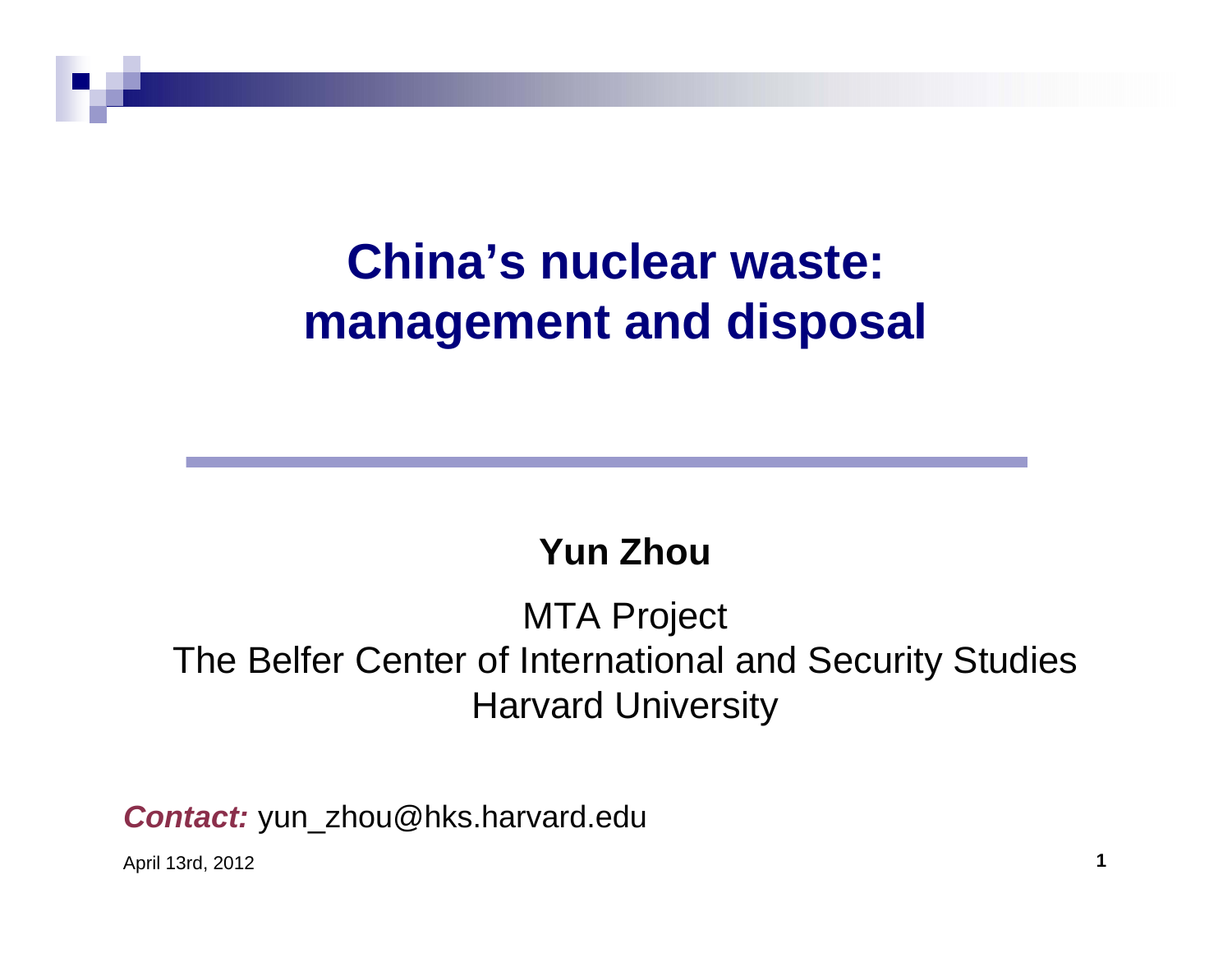## Talk outline

Section 1: China's Nuclear Power Program, policy and post-Fukushima impacts on spent fuel management

Section 2: China's current and future nuclear waste management

Section 3: Challenges of geological disposal of nuclear waste in China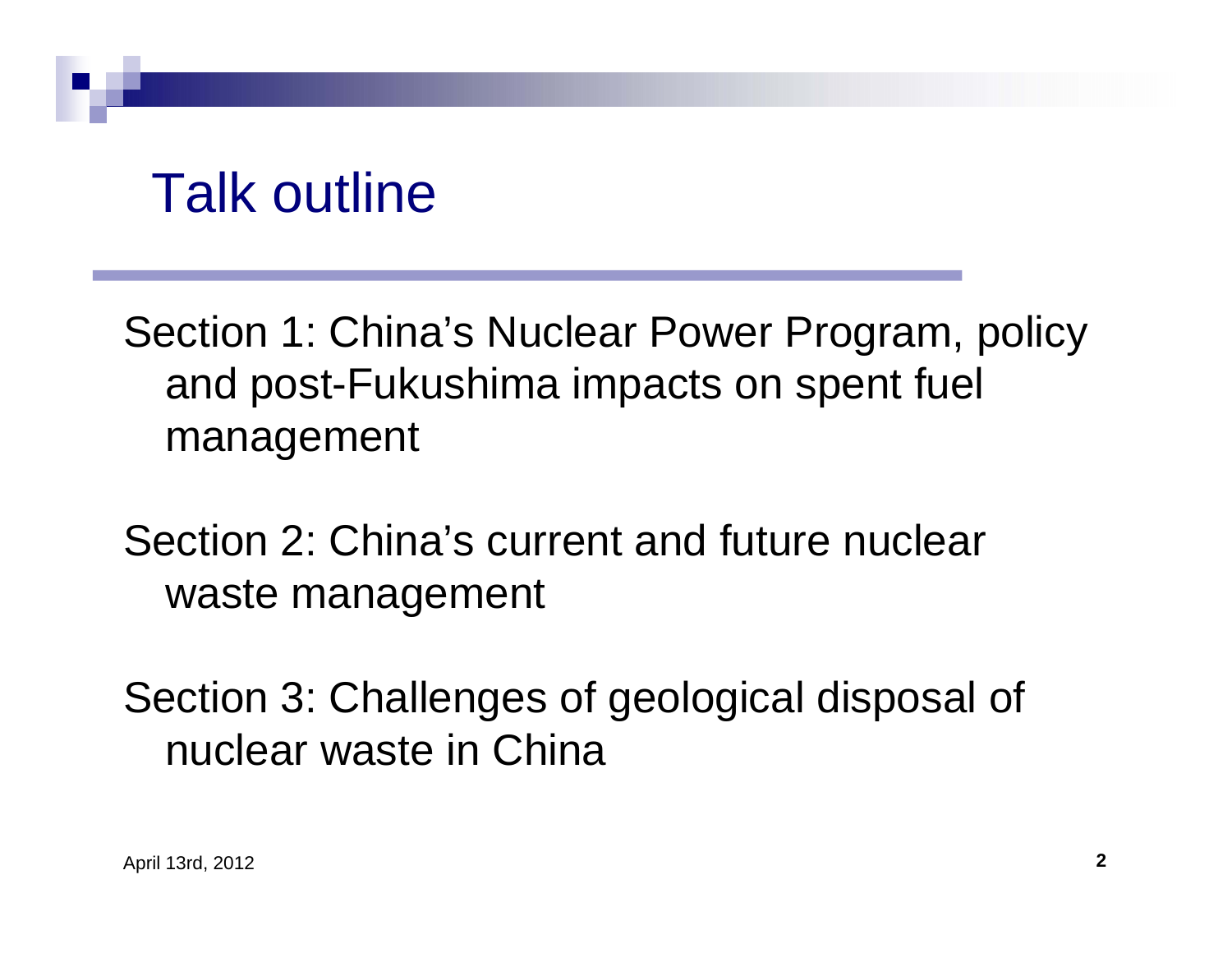# China's Current Nuclear Program and **Policy**

### ■ 15 nuclear reactors in operation (12.6 GWe)

- □ Qinshan Phase I, II III (7 reactors indigenous & Canada)
- □ Daya Bay (2 reactors France)
- □ Ling Ao Phase 1 (2 reactors France)
- □ Tianwan (2 reactors Russia)
- □ Ling Ao Phase II (2 reactors localized CPR-1000)

#### ■ 27 reactors under construction (29.5 GWe)

#### ■ Nuclear power target: 60-70 GWe by 2020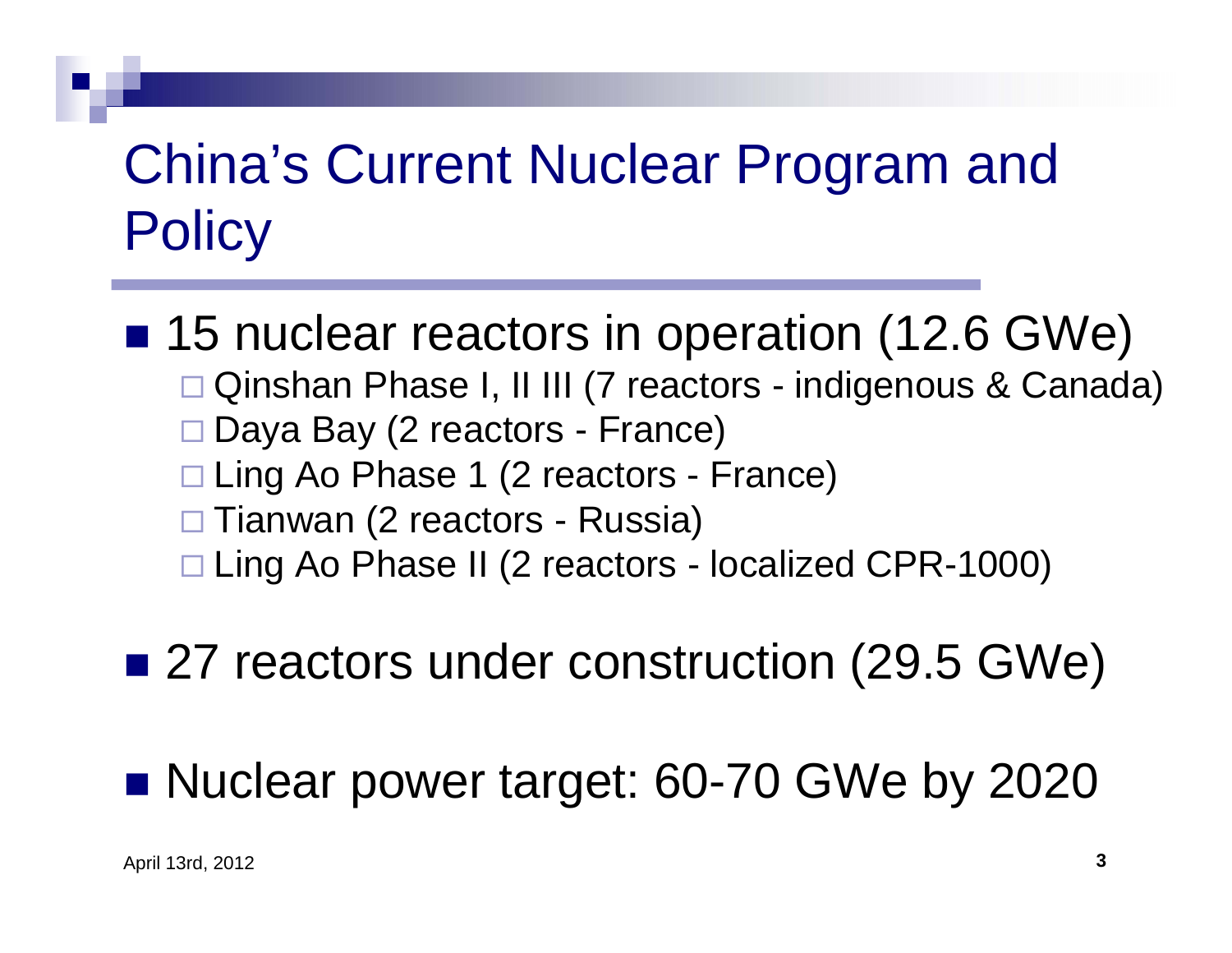### China's nuclear expansion plan

- The medium and long-term plan (2004) Officially 40 GW by 2020
- The "Rapid growth" reality
	- $\Box$ 80 GW by 2020 (March 2010)
	- Possibly 70 GW (March, 2012)
- Steady development with safety concerns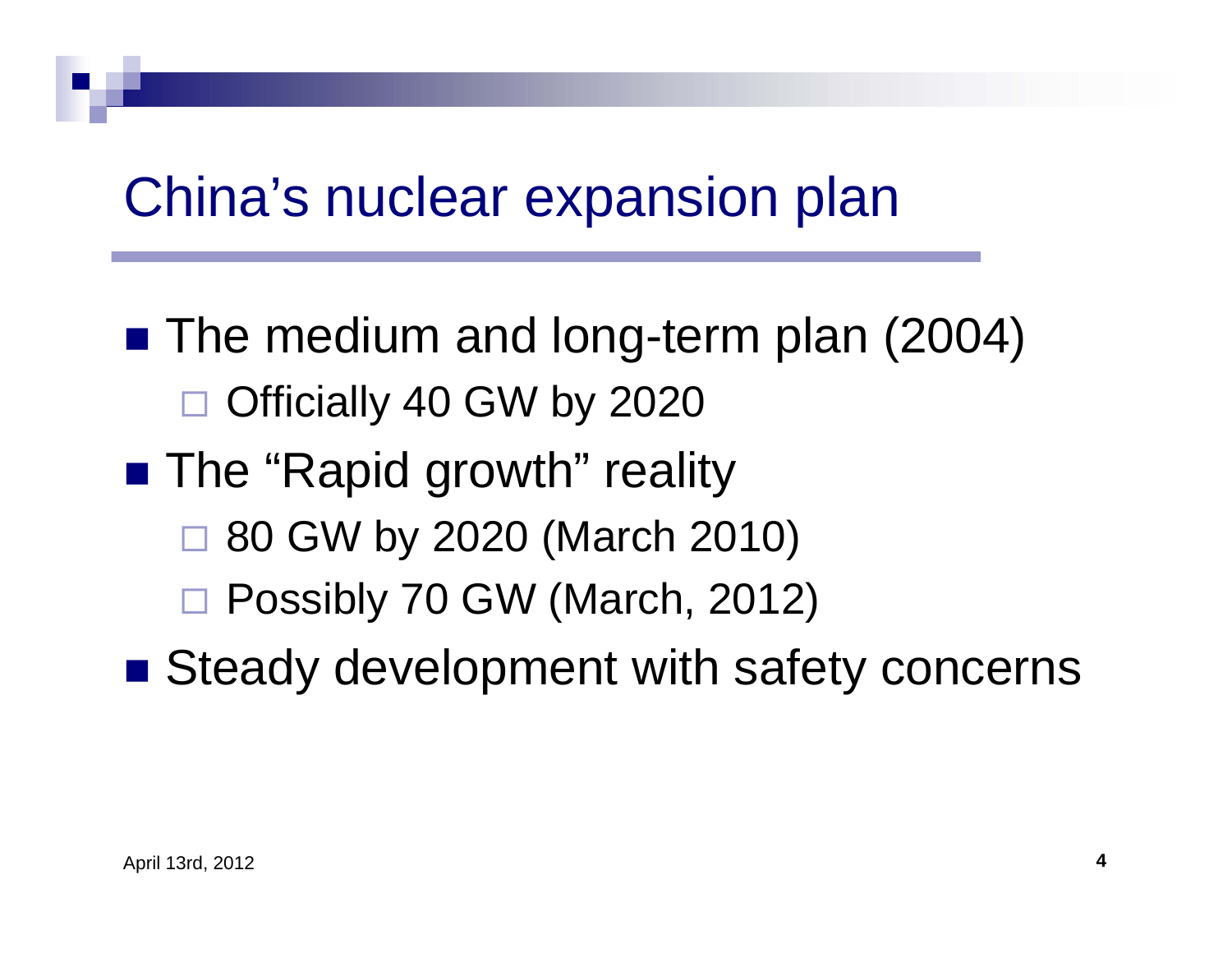## Current status of post-Fukushima activities

- China officially completed safety inspections for commercial reactors under construction in August 2011
- National Nuclear Safety Administration is still working on the nuclear safety plan and the first draft was rejected by the state council in Feb 2012.
- National Development Reform Commission is working on setting a new goal for China's Medium and Long-term Nuclear Power Development by 2020.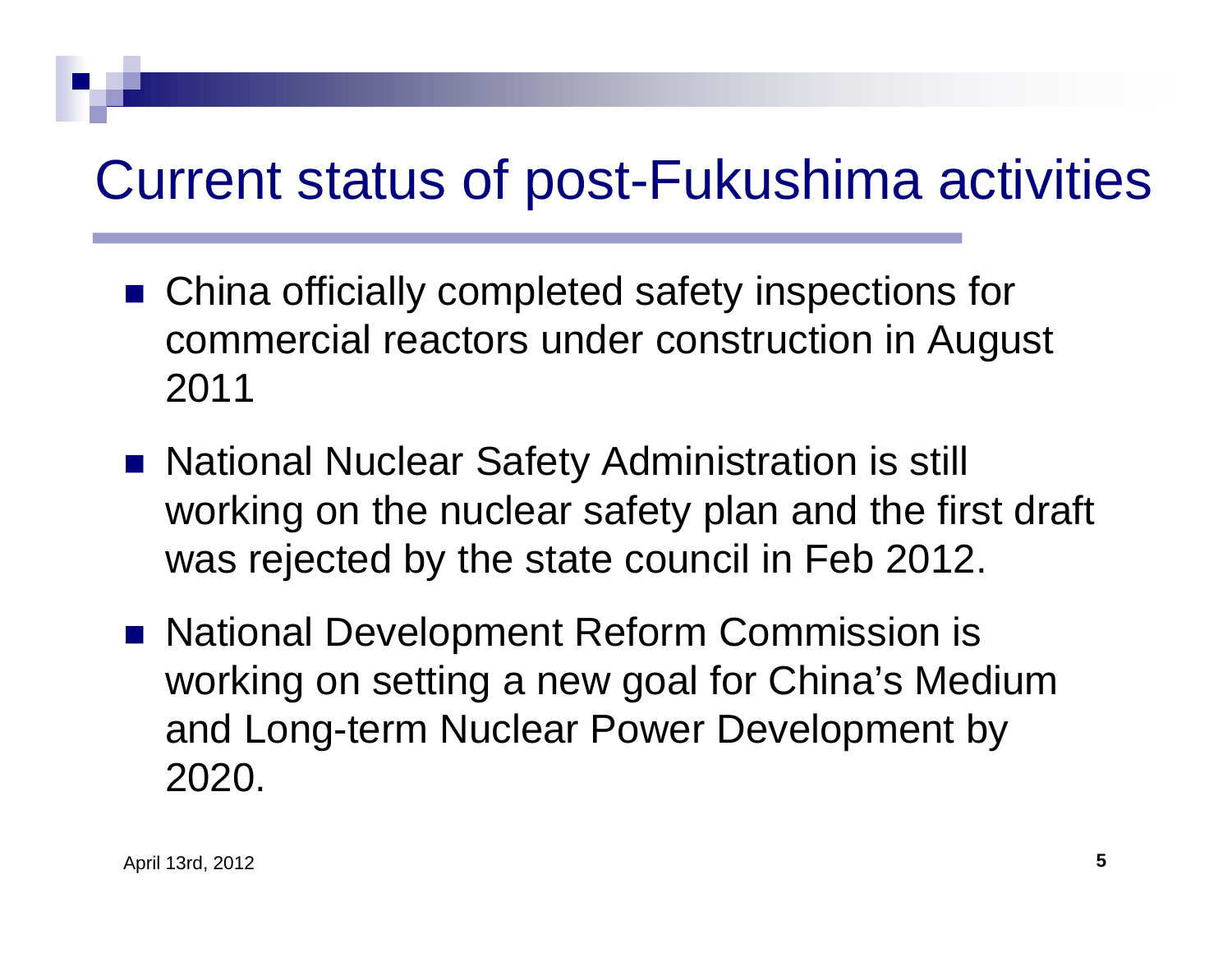## Implications of post-Fukushima activities

- **All units under construction were not affected** without any construction halt, which signals that those units under construction will very likely move forward without major delay.
- **Planned units have to face major design changes to** comply with the stricter safety standards.
- The Chinese nuclear industry already appears the urgency to develop domestic next generation technologies after Fukushima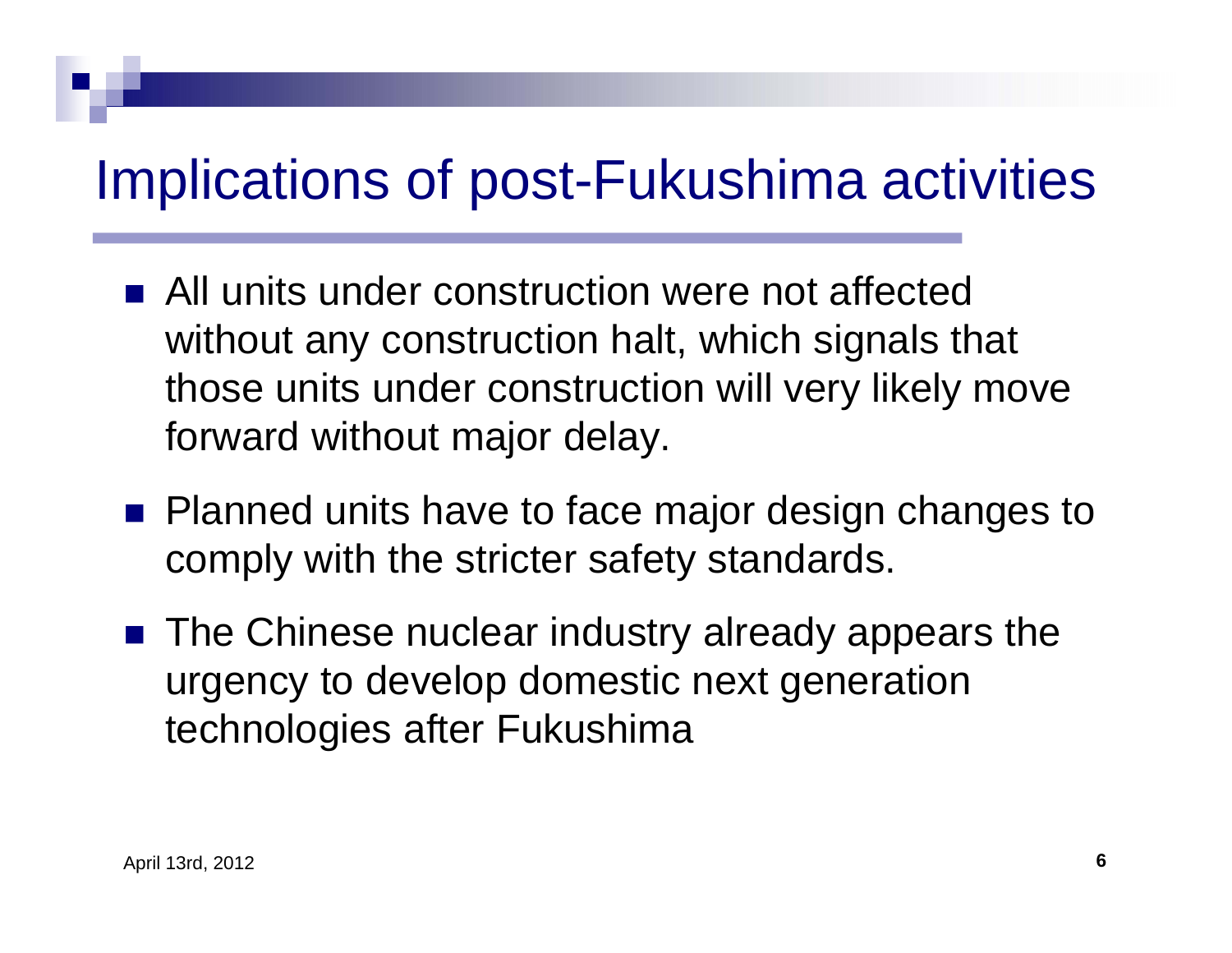## Potential impacts on spent fuel management

- **The slower development pace of nuclear** power program will decrease spent fuel generation
- Daiichi nuclear disaster experience will result in less on-site spent fuel storage
- Dense-pack method might be removed
- **Slowing down the reprocessing project**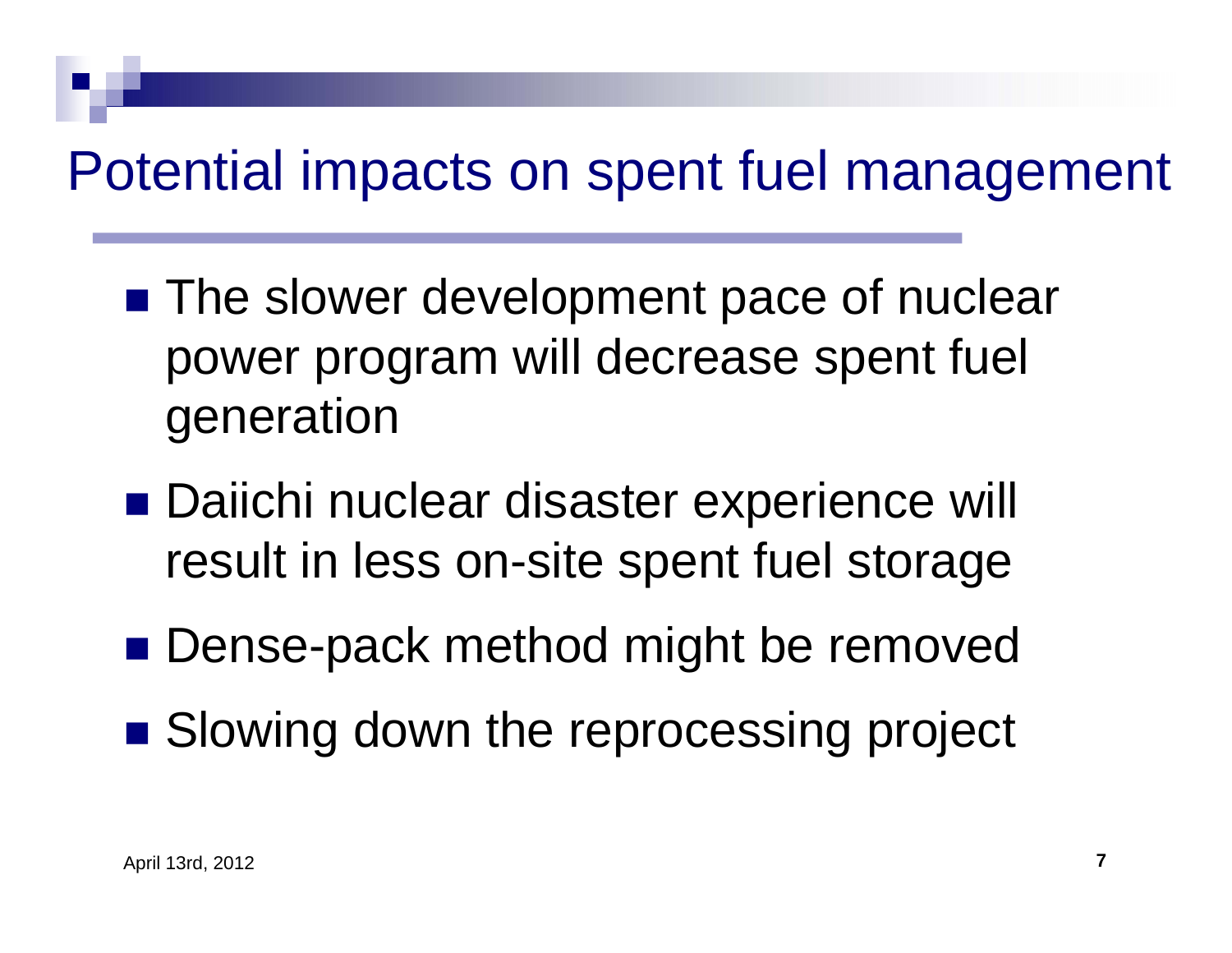# Section 2 : China's current and future nuclear waste management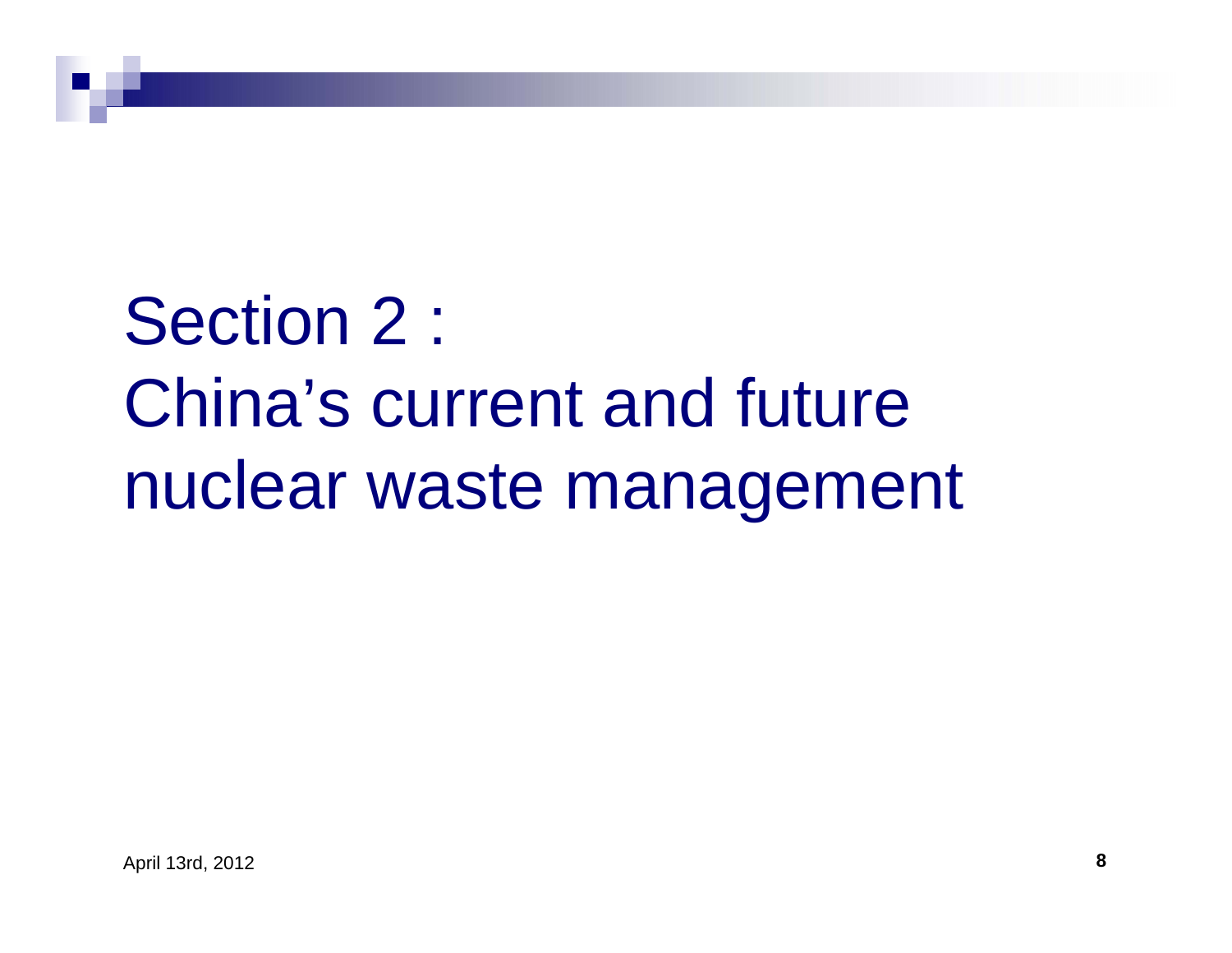### Low and Intermediate Level Waste

#### ■ Two existed LILW facilities

**□Beilong facility located in Guangdong** 

■ ~205,00 M^3 in total and 80,000 M^3 waste

#### ■ Above ground



April 13rd, 2012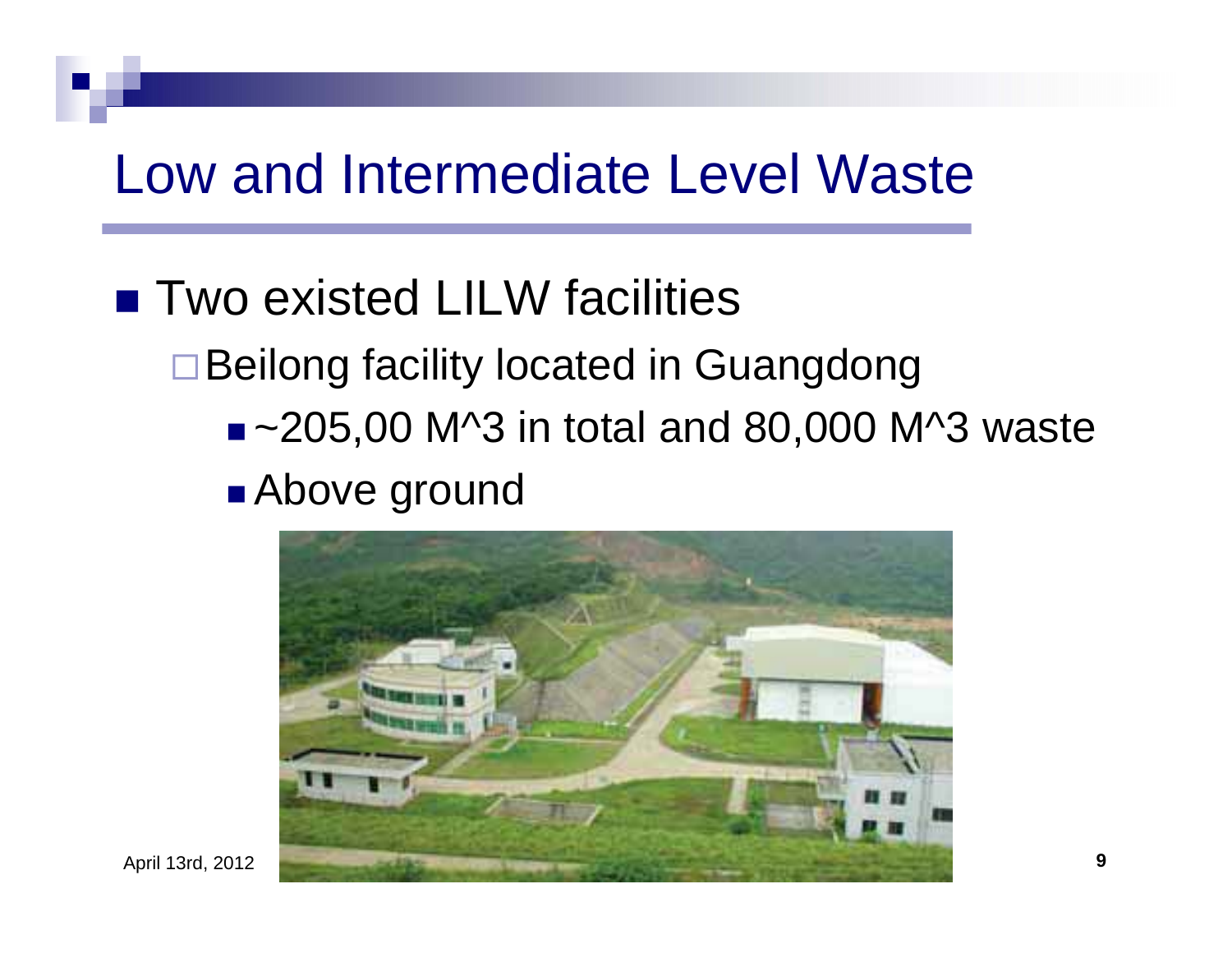#### ■ Two existed LILW facilities

□ Yumen facility located in Gansu

■ ~200,000 M^3 in total and 60,000 M^3 waste

■Under ground (10~20 meter)

- **Three future facilities in plan** 
	- **□East coast area**
	- Northeast area
	- Central area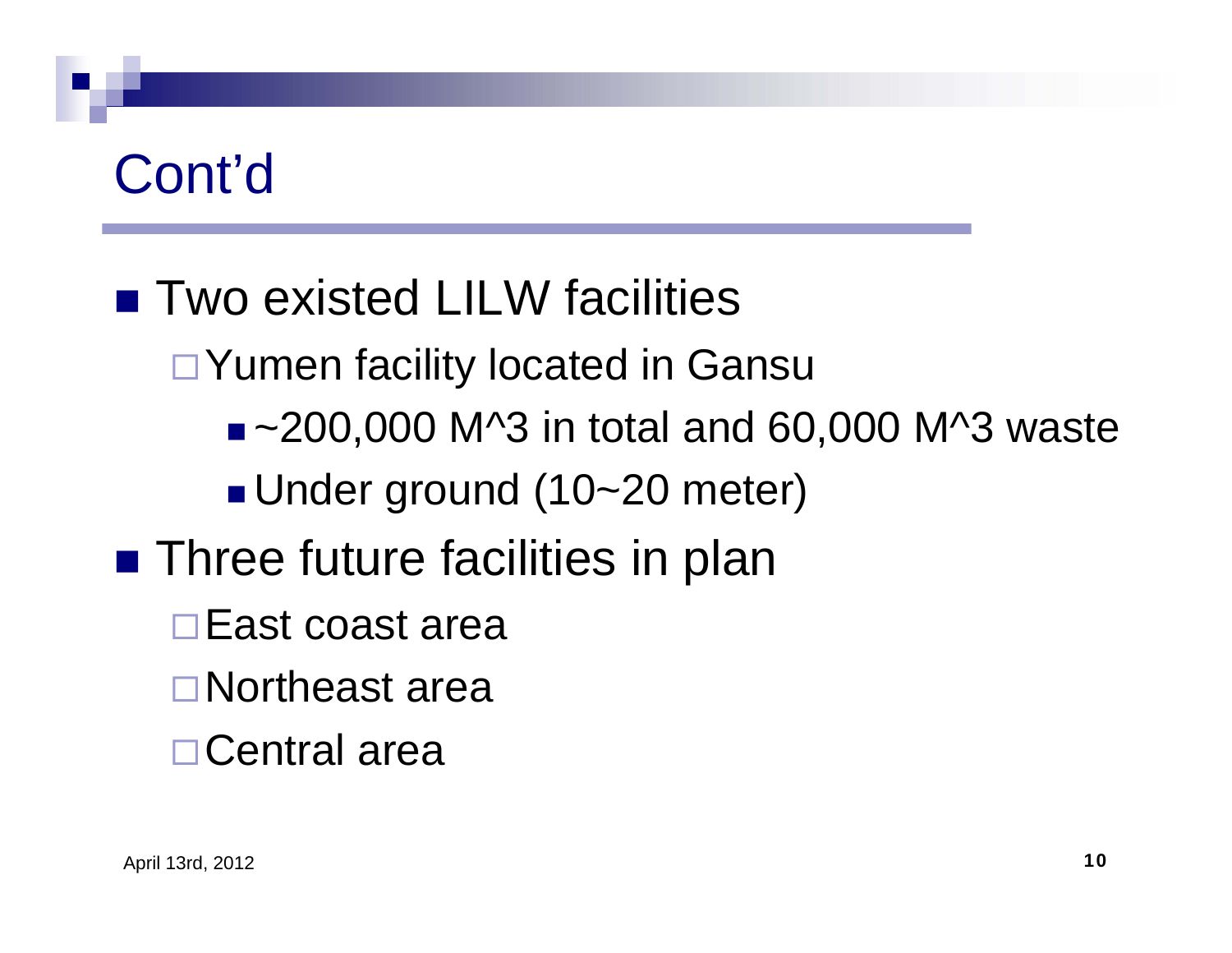### High Level Nuclear Waste (HLW)

- China has a long-term reprocessing policy for its fuel cycle program and proposed a deep geological disposal method for high level nuclear waste
- Since China's nuclear industry is relatively, China hasn't experienced any pressure from spent fuel and HLW storage
- R&D program is still at the early stage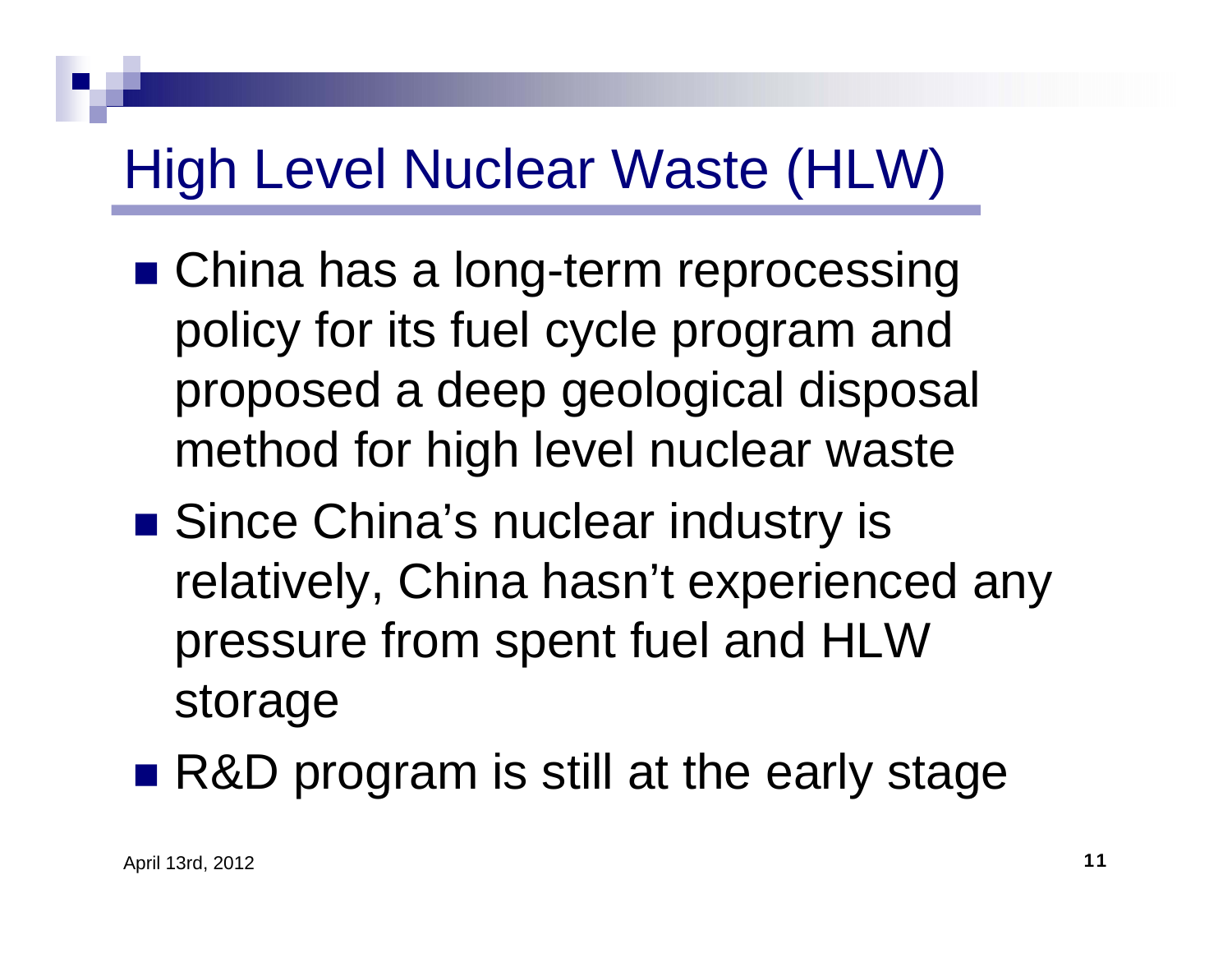### The three-step plan in progress

- $\blacksquare$  It is expected that China will finish the siting selection and build up an underground laboratory around 2020;
- On-site research activities at the underground laboratory should take place between 2020 and 2040;
- The actual HLW repository will be constructed around 2050.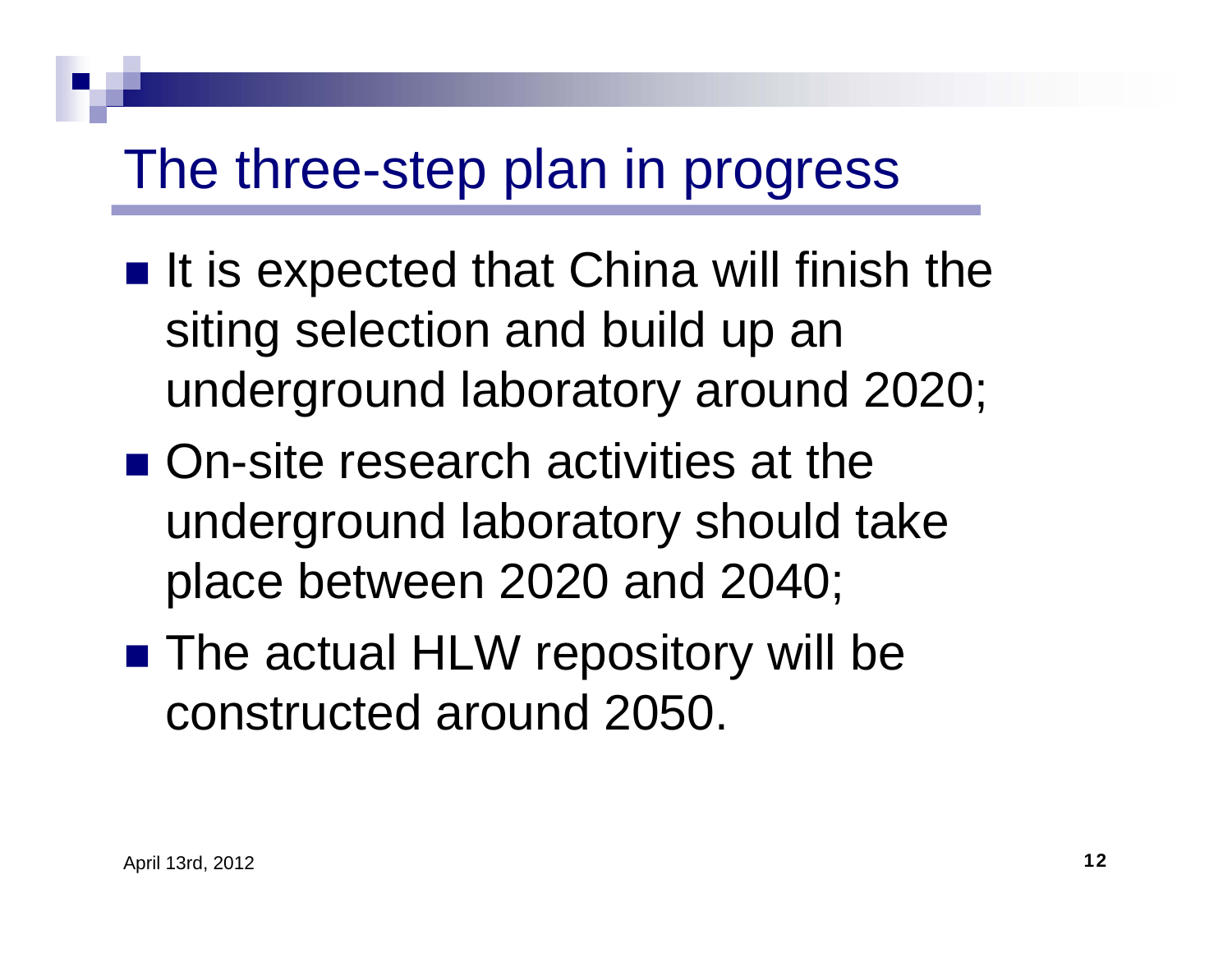# HLW R&D program

- The China Atomic Energy Authority (CAEA) is in charge of developing plans and projects for HLW disposal
- China National Nuclear Corporation (CNNC) is in charge of implementing R&D activities
- Beijing Research Institute of Uranium Geology (BRIUG) under implements core research projects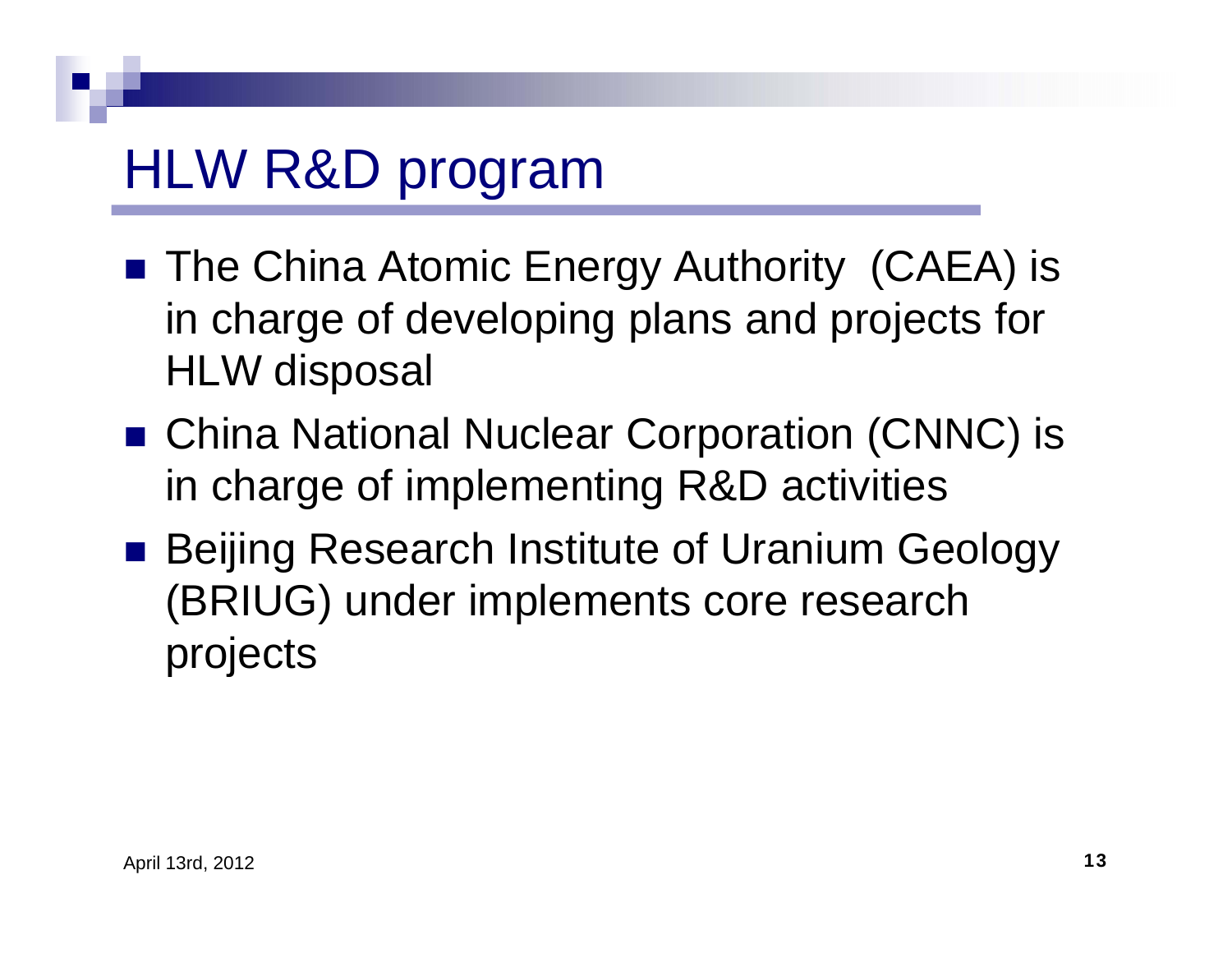## Conceptual design

- **The preliminary repository** concept is a shaft-tunnel system, located in saturated zones in granite.
- **The granite is considered** as the most suitable host rock and bentonite is proposed as buffer and backfill material.

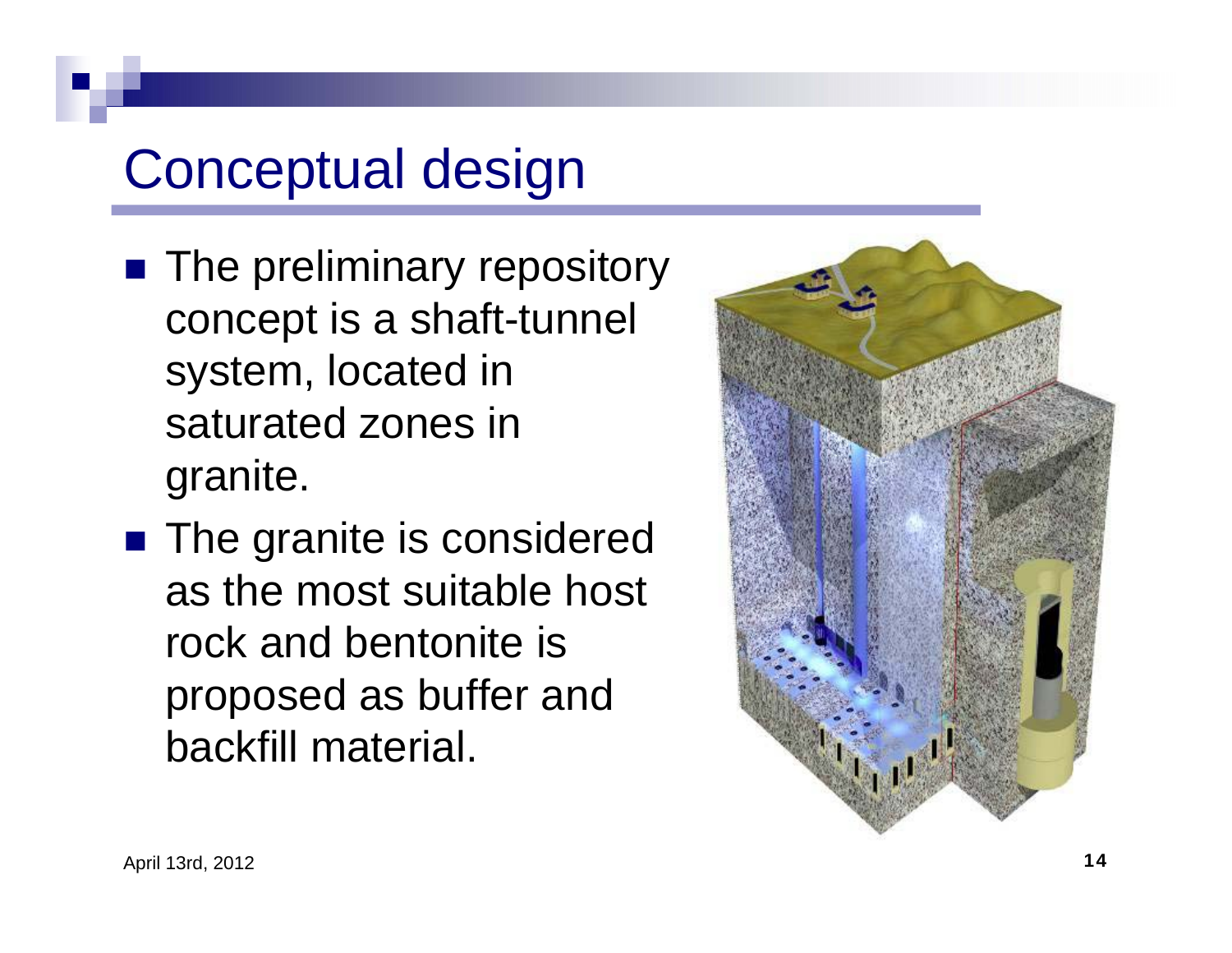#### Current status

- The early projects include studies of regional geological setting, seismic safety, geological and hydrogeological features, rock mass quality investigation, geophysical survey, borehole drilling and borehole tests.
- China has not finalized the permanent location and is still conducting researches in Xinjiang and Inner Mongolia areas.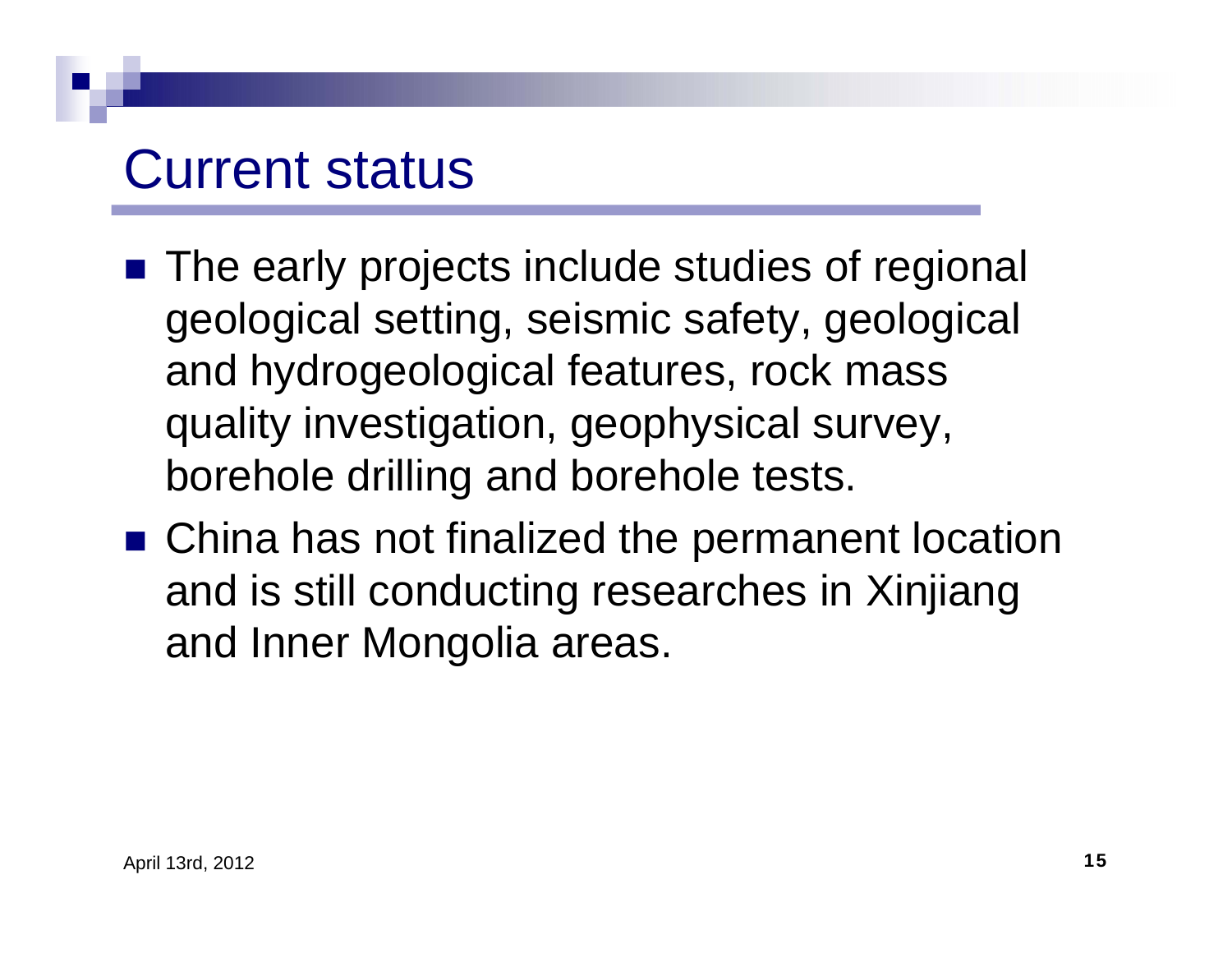### Current status (Cont'd)

- Five potential sites are chosen, studied and compared and the most promising one is the Beishan area.
- Six deep boreholes and eight shallow boreholes were drilled at three sub-areas in the Beishan area during the period of 2000–2009.
- April **geological repositories.** The contract of the contract of the contract of the contract of the contract of the contract of the contract of the contract of the contract of the contract of the contract of the contract ■ The results show that the rock mass is of high integrity, low fracture density, low hydraulic conductivity and moderate in-situ stresses, indicating that the Beishan site has a good potential for the construction of future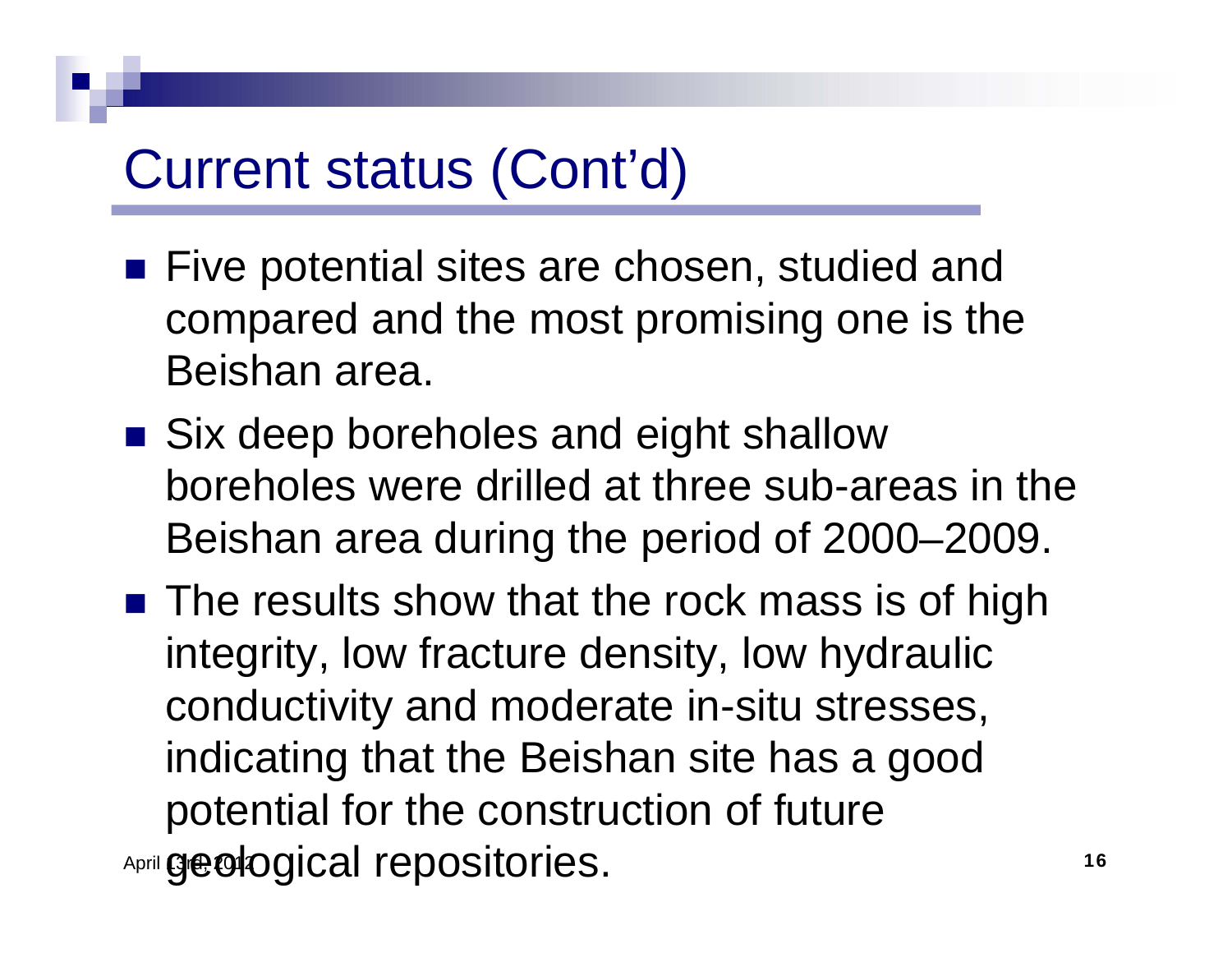

April 13rd, 2012 **17**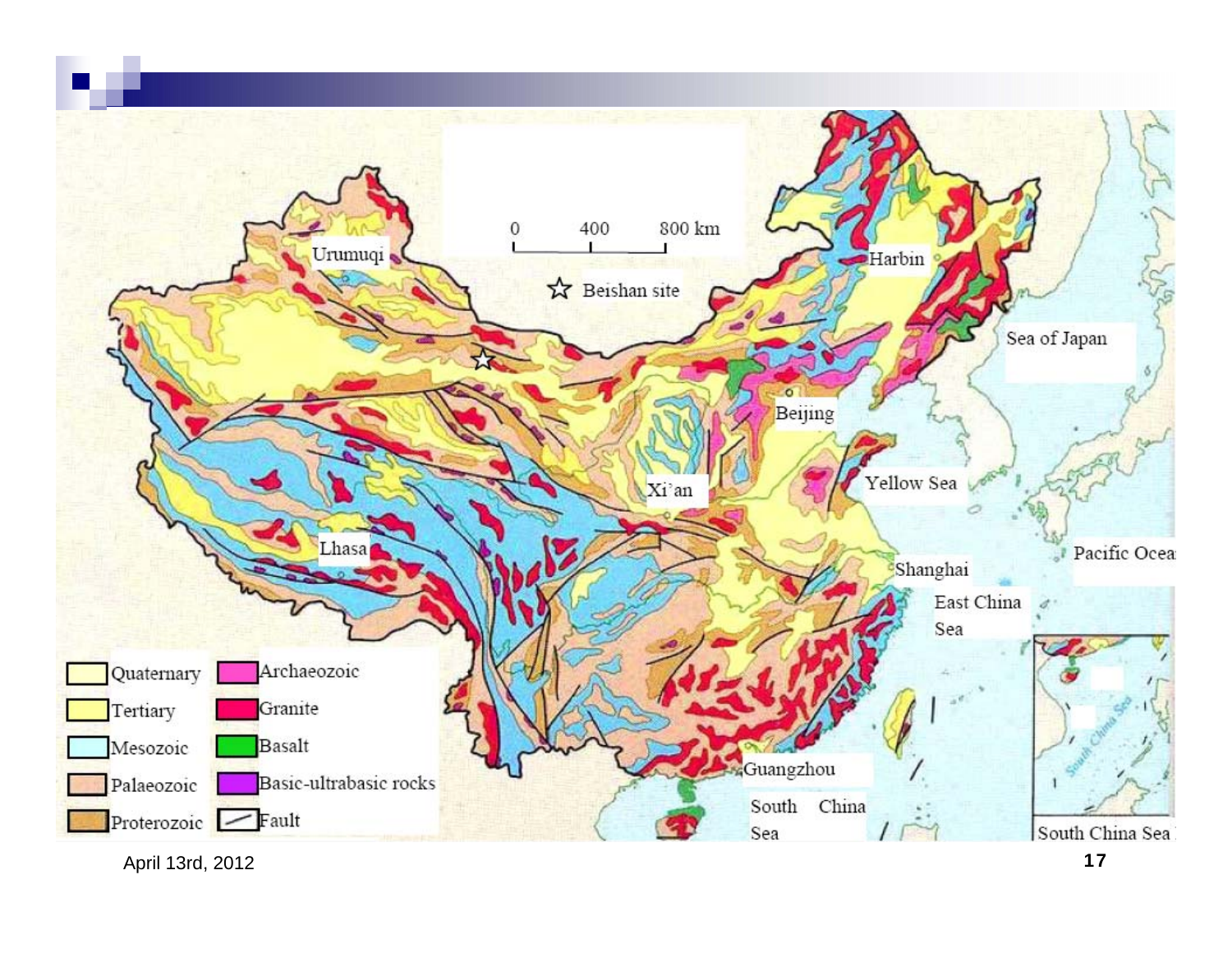# Section 3 : China's nuclear waste disposal: Future scenarios and Challenges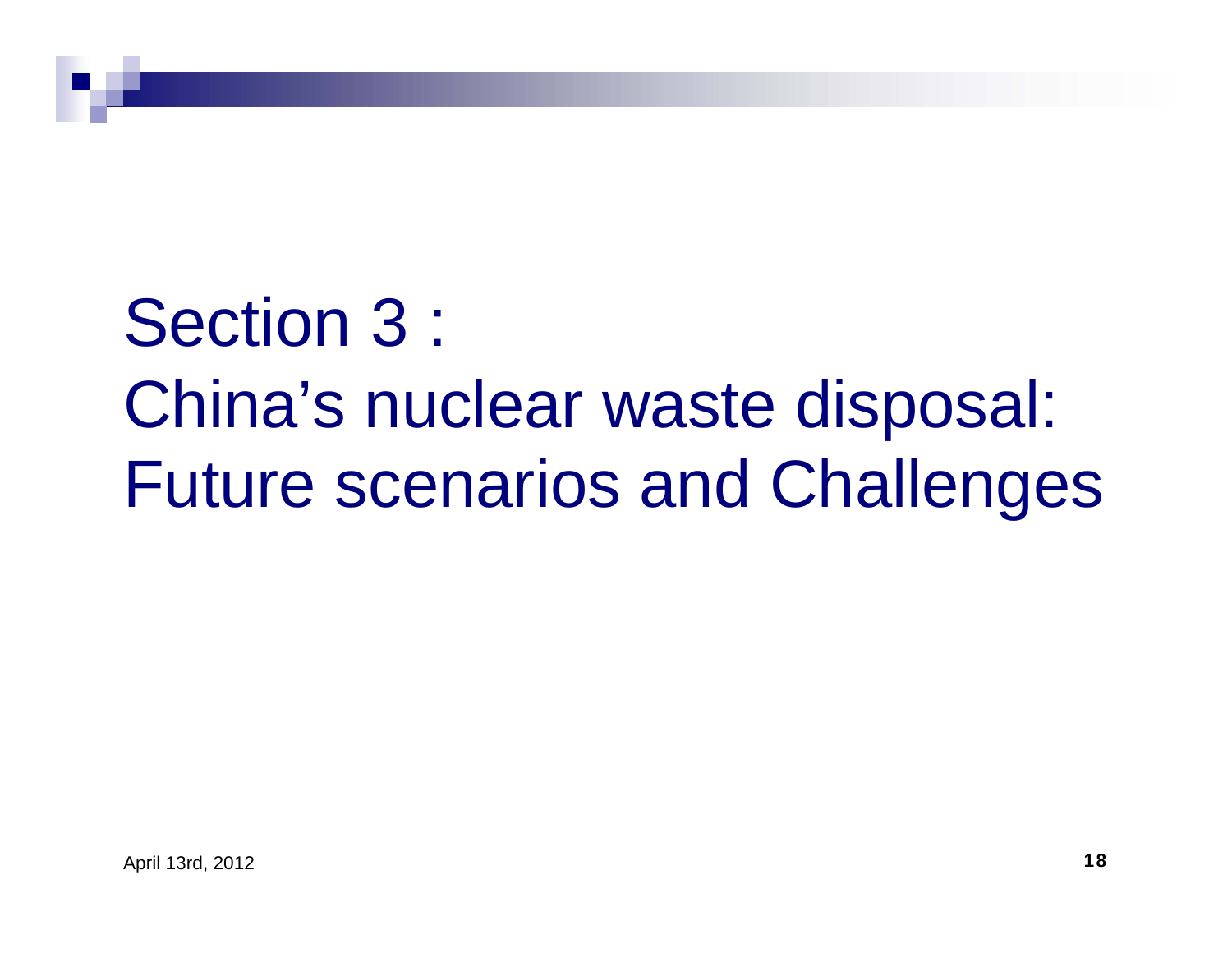# Future spent fuel management

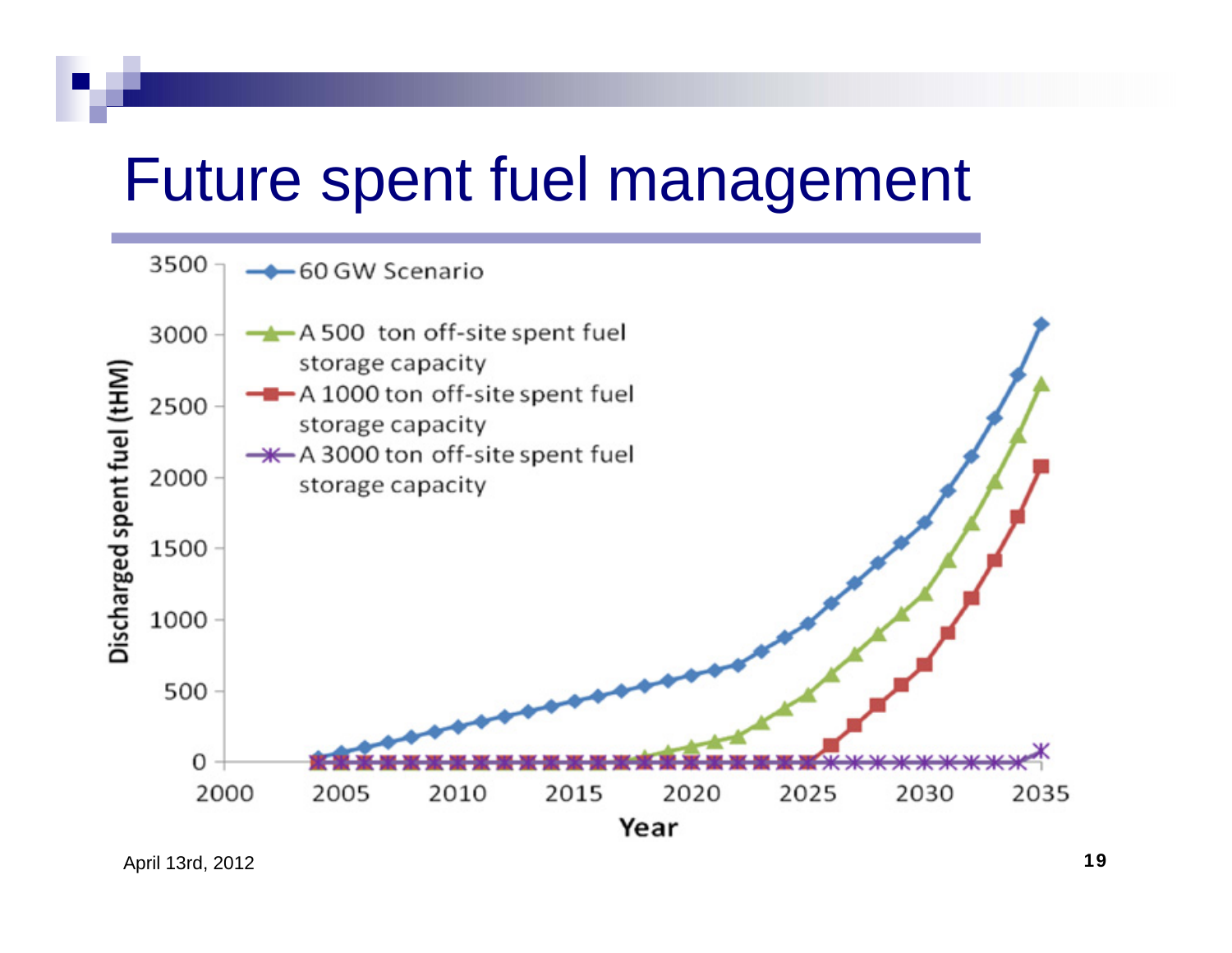## Future spent fuel management (cont'd)

| Offsite storage<br>space (tons) | <b>Estimate of when</b><br>the storage will<br>reach full capacity |
|---------------------------------|--------------------------------------------------------------------|
| 500                             | 2017                                                               |
| 1000                            | 2025                                                               |
| 3000                            | 2035                                                               |

#### China will experience very little pressure to reduce the burden of storing spent fuel.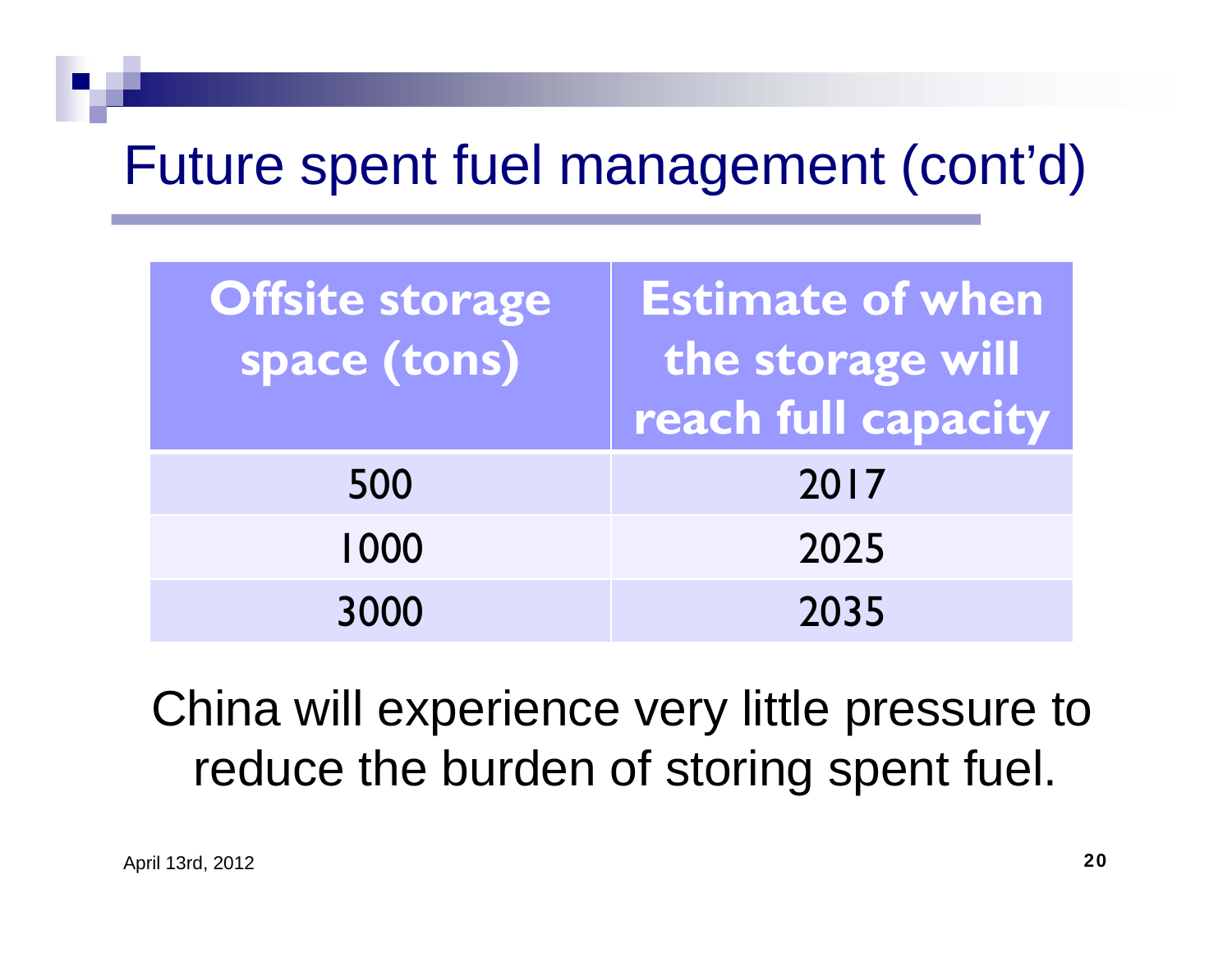# China's current fuel cycle program

- The reprocessing pilot site will be in operation in 2012 (50 tons/year)
- The China's experimental fast reactor connected to the grid (20 MWe)
- A potential commercial reprocessing site is under plan (Areva tech or domestic tech)
- A MOX pilot site is under construction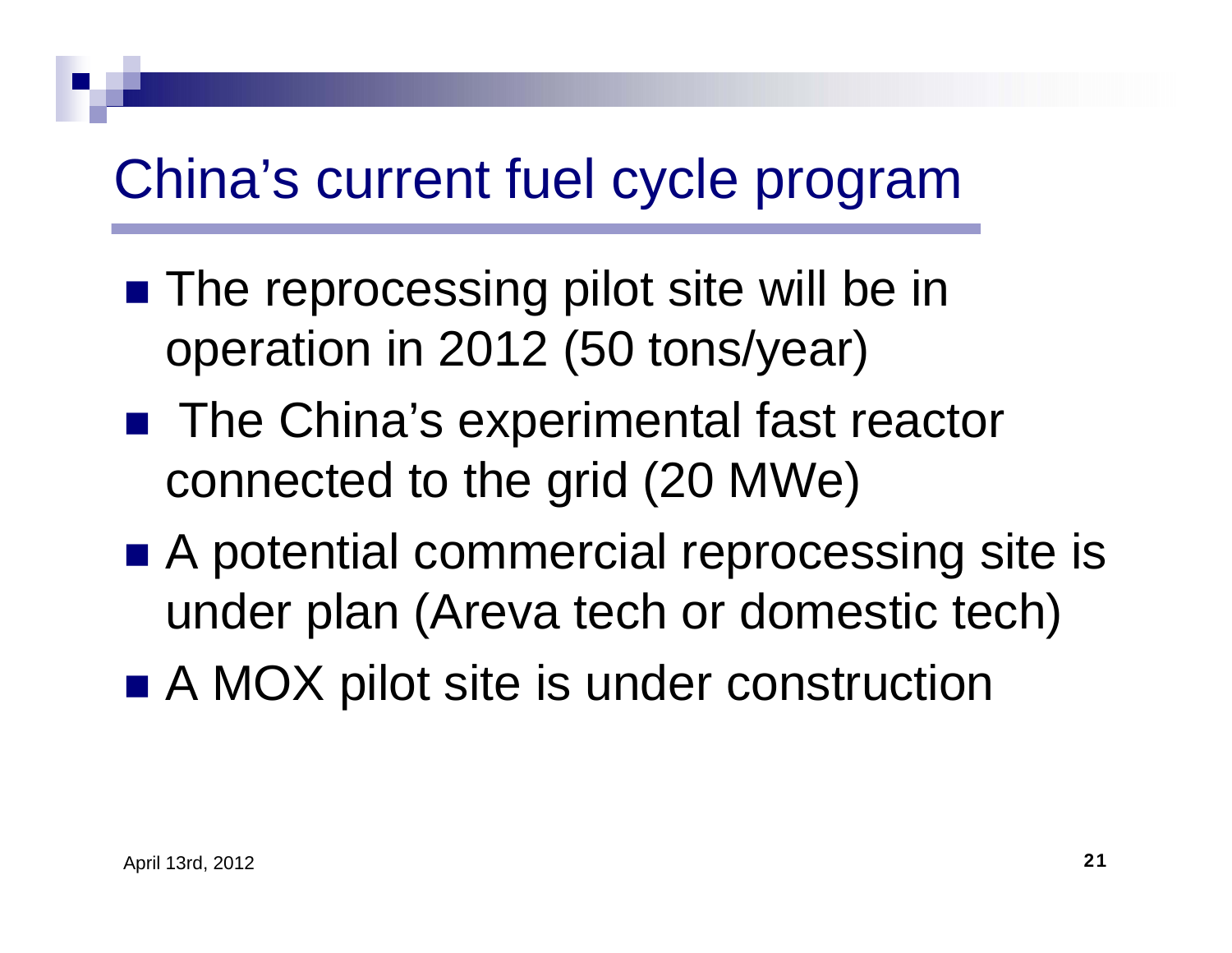# Future scenarios

- China will not experience pressure from spent fuel storage and China's ongoing R&D program on reprocessing. Therefore China will not view the deep geological disposal as a spent fuel storage tool in the near term.
- China will continue to generate HLW from its reprocessing R&D activities
- The potential commercial reprocessing site might not be in operation in the next 15 years.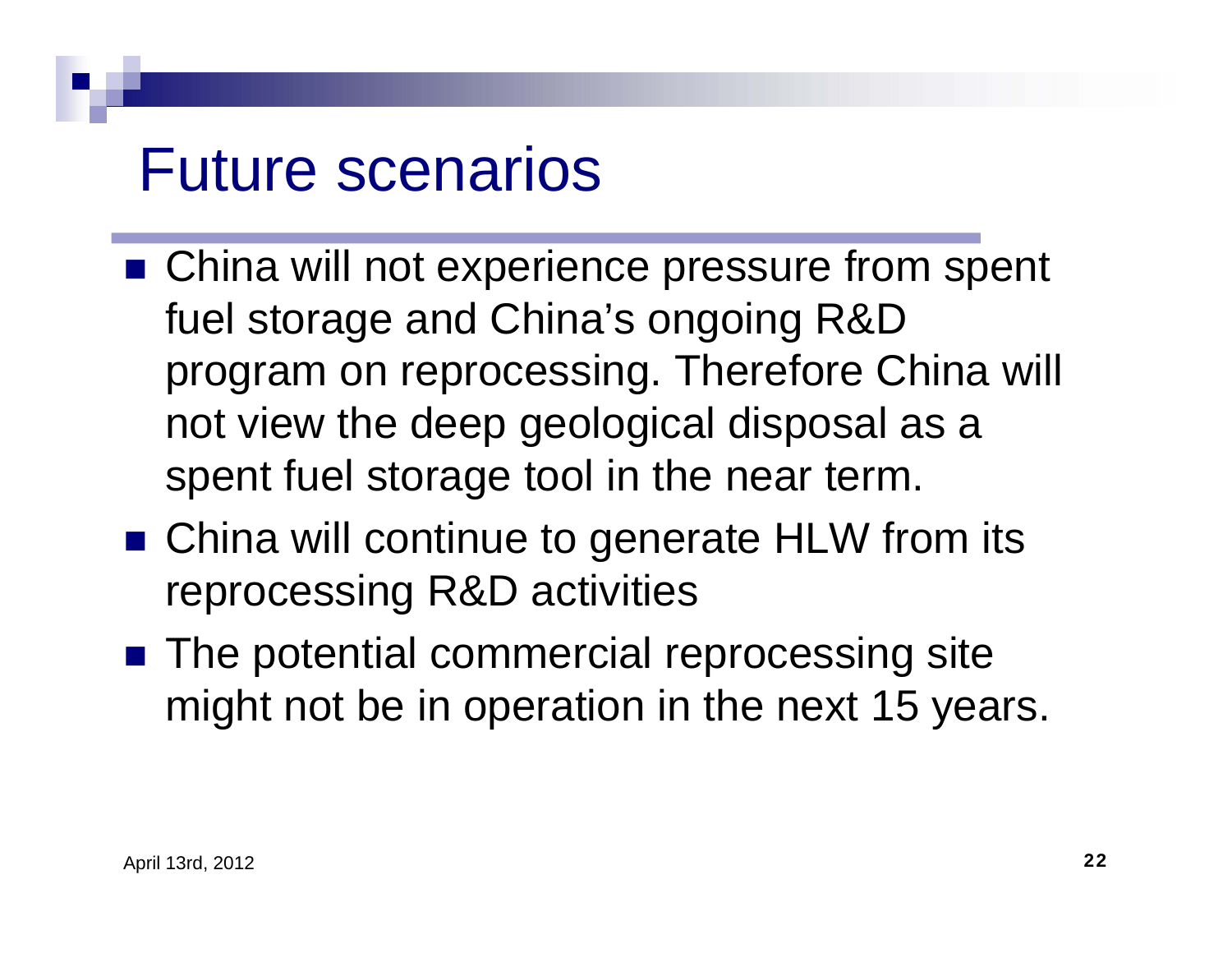# Potential deep borehole disposal

- In China, deep borehole disposal was not considered as an option for HLW management and has not been studied closely
- Commercial drilling technologies in China allow a 4km depth and mainly focus on mining exploration
- In 2005, China's national drilling R&D project fulfilled a 5km deep borehole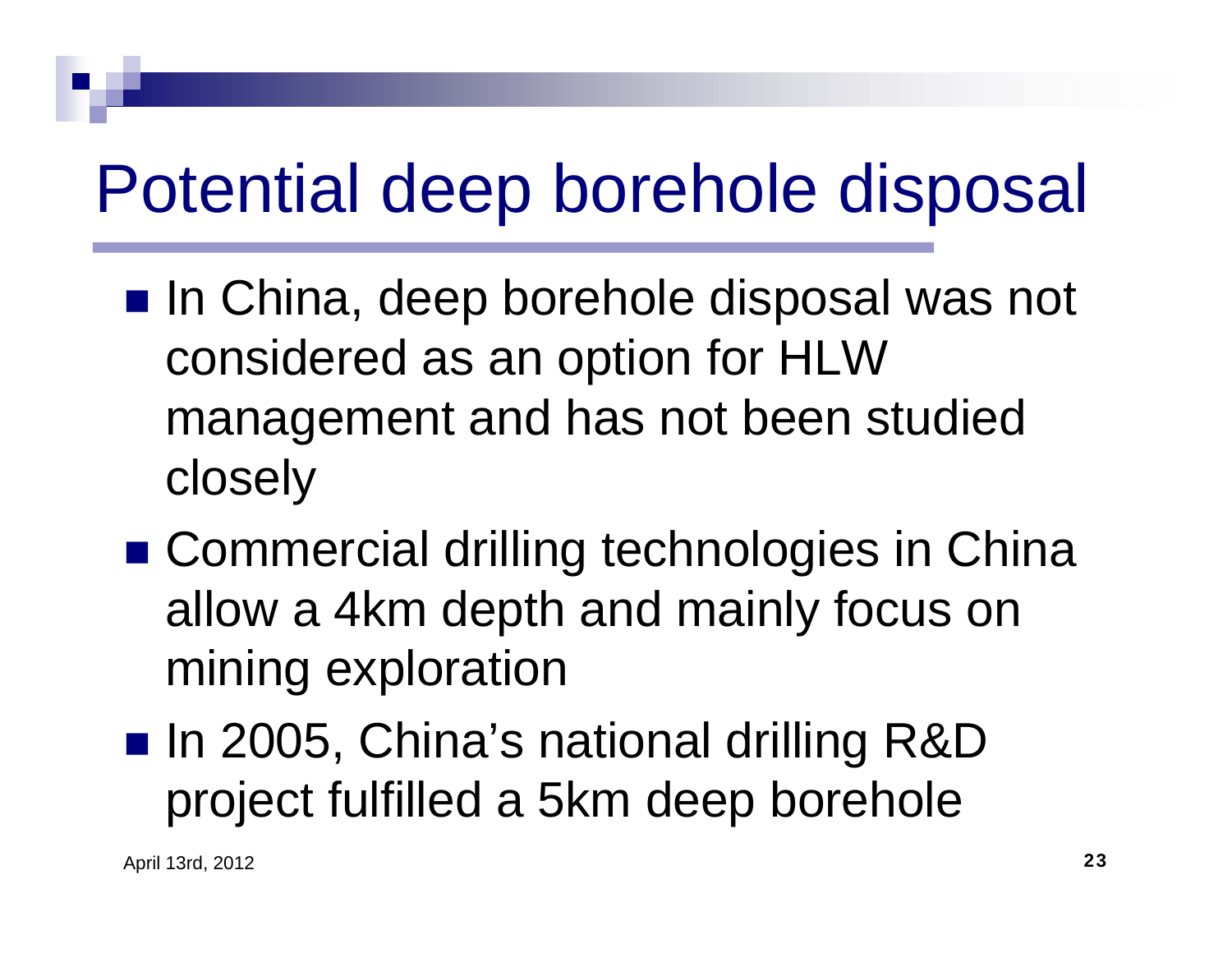# Problems & Challenges

- An Incomplete regulatory system to regulate all nuclear activities
	- □ China needs an Atomic Energy Law to regulate all nuclear related activities
	- $\Box$  Currently, there is not any law to regulate nuclear waste management, disposal and spent fuel disposal fund imposition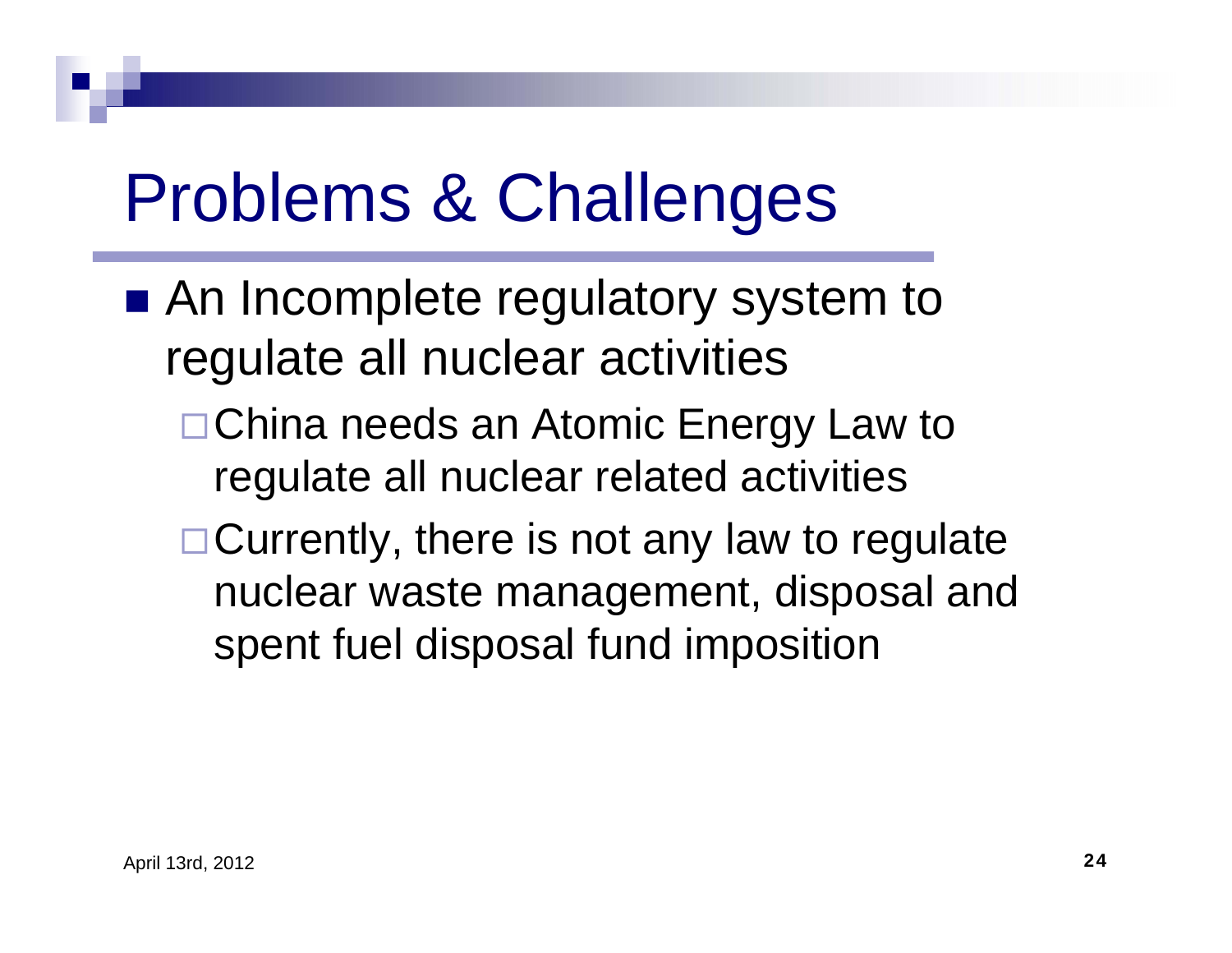$\blacksquare$  Insufficient attentions and financial supports on nuclear waste disposal R&D activities.

□The budget on HLW R&D activities was relatively low comparing to other national energy projects

□ The HLW R&D program never been listed as a key national R&D program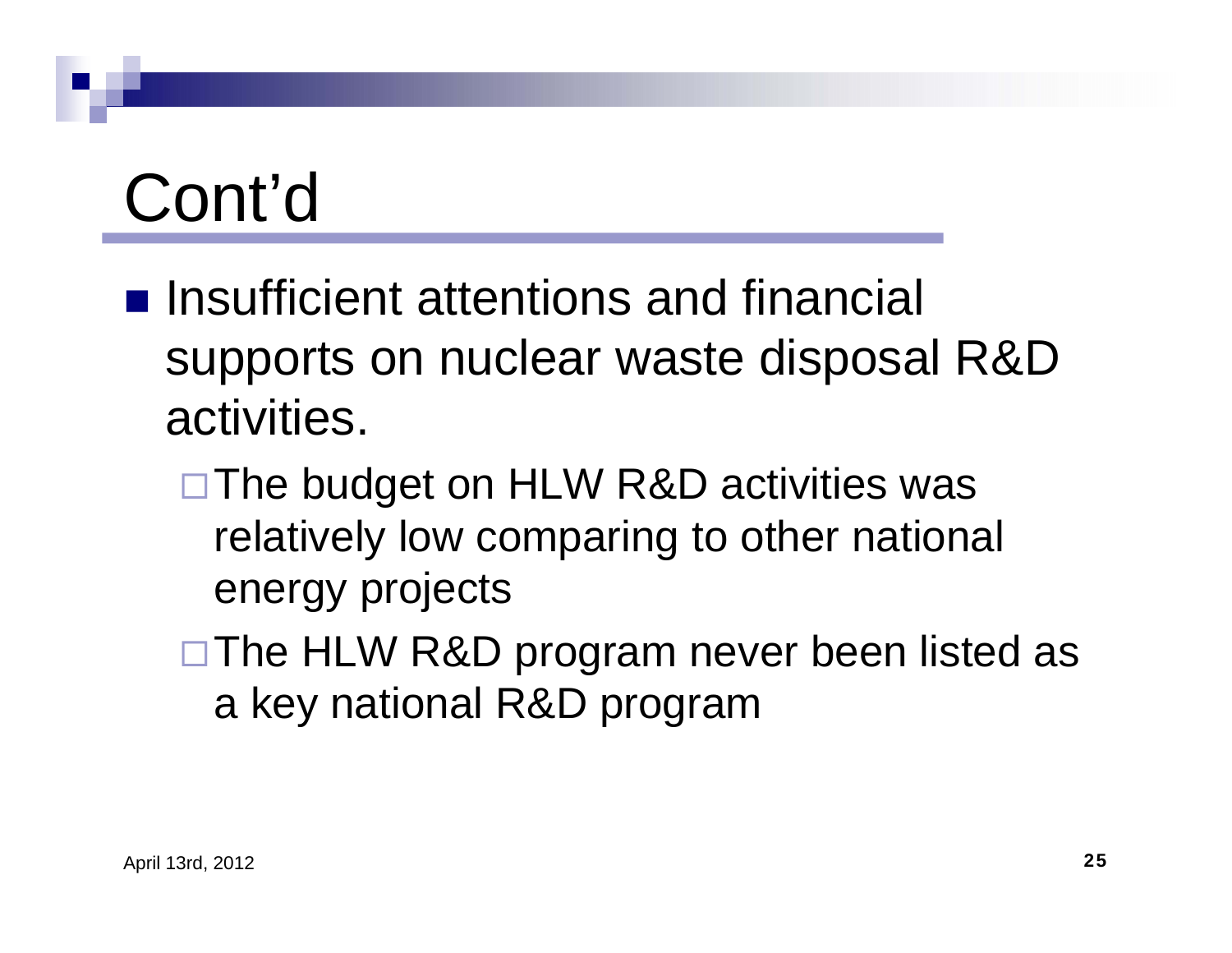#### **n** Insufficient public participation

- $\square$  the Chinese public seems to accept and embrace nuclear technologies before Fukushima for several reasons.
- $\square$  In the past, the Chinese public has not been an integral part of nuclear energy decision-making. This situation is changing.
- □ The Chinese government will have to improve public participation to make the decision making system more transparent and enforce the regulatory system more effectively.